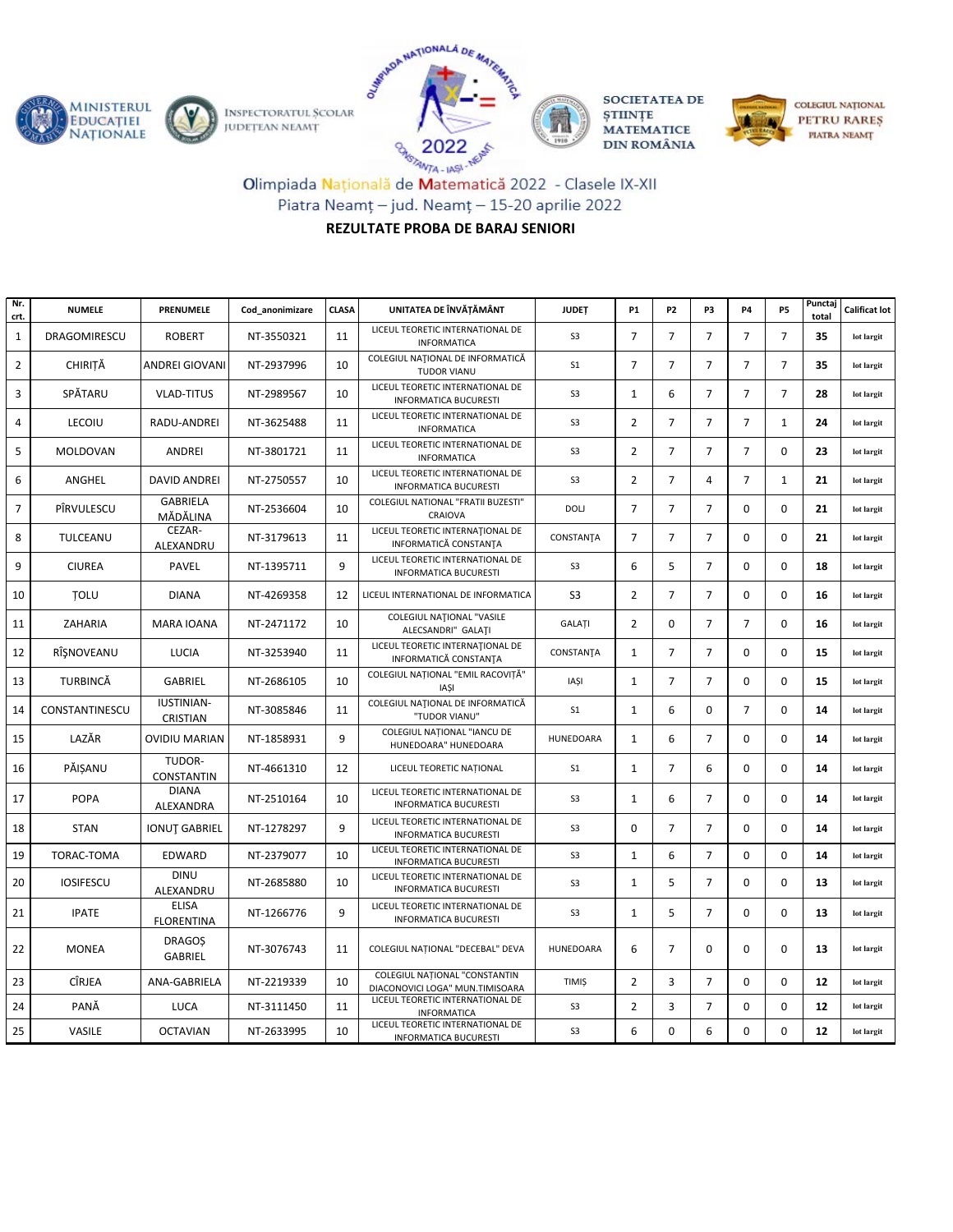

Y

**JUDETEAN NEAMT** 







Olimpiada Națională de Matematică 2022 - Clasele IX-XII Piatra Neamț - jud. Neamț - 15-20 aprilie 2022

| Nr.<br>crt.    | Cod_anonimizare | <b>P1</b>      | P <sub>2</sub> | P <sub>3</sub> | <b>P4</b>      | <b>P5</b>      | Punctaj<br>total | <b>Calificat lot</b> |
|----------------|-----------------|----------------|----------------|----------------|----------------|----------------|------------------|----------------------|
| $\mathbf{1}$   | NT-3550321      | $\overline{7}$ | 7              | 7              | 7              | $\overline{7}$ | 35               | lot largit           |
| $\overline{2}$ | NT-2937996      | $\overline{7}$ | 7              | 7              | 7              | 7              | 35               | lot largit           |
| 3              | NT-2989567      | $\mathbf 1$    | 6              | 7              | $\overline{7}$ | $\overline{7}$ | 28               | lot largit           |
| 4              | NT-3625488      | $\overline{2}$ | 7              | 7              | 7              | 1              | 24               | lot largit           |
| 5              | NT-3801721      | $\overline{2}$ | 7              | 7              | 7              | 0              | 23               | lot largit           |
| 6              | NT-2750557      | $\overline{2}$ | $\overline{7}$ | 4              | $\overline{7}$ | $\mathbf 1$    | 21               | lot largit           |
| 7              | NT-2536604      | $\overline{7}$ | 7              | 7              | 0              | 0              | 21               | lot largit           |
| 8              | NT-3179613      | 7              | $\overline{7}$ | 7              | 0              | 0              | 21               | lot largit           |
| 9              | NT-1395711      | 6              | 5              | 7              | 0              | 0              | 18               | lot largit           |
| 10             | NT-4269358      | $\overline{2}$ | 7              | 7              | 0              | 0              | 16               | lot largit           |
| 11             | NT-2471172      | $\overline{2}$ | $\overline{0}$ | 7              | 7              | 0              | 16               | lot largit           |
| 12             | NT-3253940      | $\mathbf 1$    | $\overline{7}$ | 7              | 0              | 0              | 15               | lot largit           |
| 13             | NT-2686105      | $\mathbf 1$    | $\overline{7}$ | 7              | 0              | 0              | 15               | lot largit           |
| 14             | NT-3085846      | $\mathbf{1}$   | 6              | 0              | $\overline{7}$ | 0              | 14               | lot largit           |
| 15             | NT-1858931      | $\mathbf{1}$   | 6              | 7              | 0              | 0              | 14               | lot largit           |
| 16             | NT-4661310      | $\mathbf{1}$   | 7              | 6              | 0              | 0              | 14               | lot largit           |
| 17             | NT-2510164      | 1              | 6              | 7              | 0              | 0              | 14               | lot largit           |
| 18             | NT-1278297      | 0              | 7              | 7              | 0              | 0              | 14               | lot largit           |
| 19             | NT-2379077      | $\mathbf{1}$   | 6              | 7              | 0              | 0              | 14               | lot largit           |
| 20             | NT-2685880      | $\mathbf{1}$   | 5              | 7              | 0              | 0              | 13               | lot largit           |
| 21             | NT-1266776      | $\mathbf{1}$   | 5              | 7              | 0              | 0              | 13               | lot largit           |
| 22             | NT-3076743      | 6              | $\overline{7}$ | 0              | 0              | 0              | 13               | lot largit           |
| 23             | NT-2219339      | $\overline{2}$ | 3              | 7              | 0              | 0              | 12               | lot largit           |
| 24             | NT-3111450      | $\overline{2}$ | 3              | 7              | 0              | 0              | 12               | lot largit           |
| 25             | NT-2633995      | 6              | 0              | 6              | 0              | 0              | 12               | lot largit           |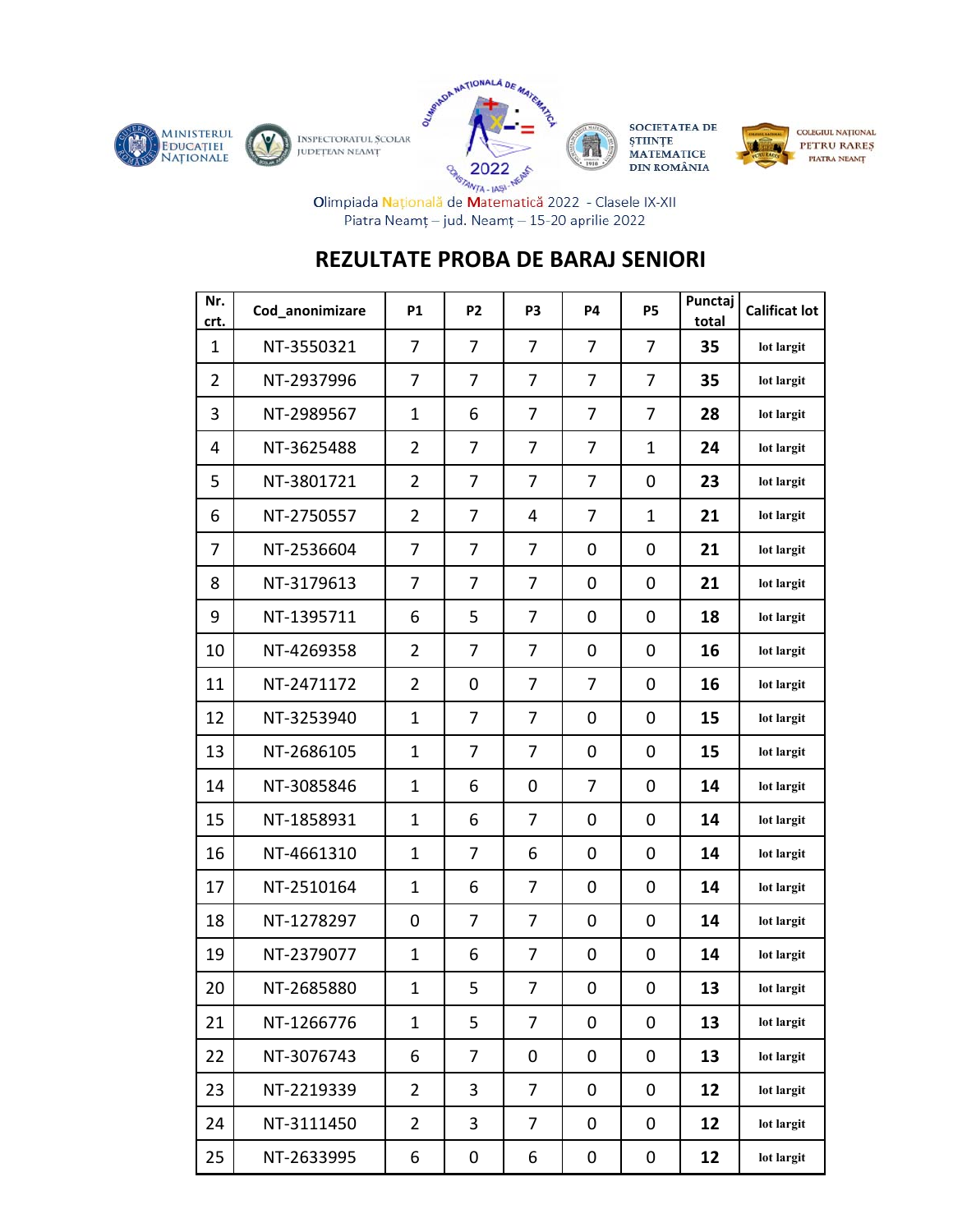

Y

**JUDETEAN NEAMT** 







Olimpiada Națională de Matematică 2022 - Clasele IX-XII Piatra Neamț - jud. Neamț - 15-20 aprilie 2022

| Nr.<br>crt. | Cod_anonimizare | <b>P1</b>      | P <sub>2</sub> | P3             | P4 | <b>P5</b> | Punctaj<br>total | <b>Calificat lot</b> |
|-------------|-----------------|----------------|----------------|----------------|----|-----------|------------------|----------------------|
| 26          | NT-1364584      | $\mathbf{1}$   | 7              | $\overline{2}$ | 0  | 0         | 10               |                      |
| 27          | NT-2232513      | $\overline{2}$ | 5              | 0              | 0  | 3         | 10               |                      |
| 28          | NT-1050495      | $\overline{2}$ | $\overline{0}$ | 7              | 0  | 0         | 9                |                      |
| 29          | NT-1055197      | 1              | $\overline{0}$ | 7              | 0  | 0         | 8                |                      |
| 30          | NT-2973872      | 1              | 0              | 7              | 0  | 0         | 8                |                      |
| 31          | NT-2513551      | $\mathbf{1}$   | $\overline{0}$ | 7              | 0  | 0         | 8                |                      |
| 32          | NT-3019699      | $\mathbf{1}$   | 0              | 0              | 0  | 7         | 8                |                      |
| 33          | NT-4529549      | 0              | $\overline{7}$ | 0              | 0  | 0         | $\overline{7}$   |                      |
| 34          | NT-3870385      | 0              | $\overline{7}$ | 0              | 0  | 0         | 7                |                      |
| 35          | NT-4069524      | 0              | $\overline{0}$ | 7              | 0  | 0         | $\overline{7}$   |                      |
| 36          | NT-2901907      | 7              | 0              | 0              | 0  | 0         | $\overline{7}$   |                      |
| 37          | NT-2184202      | 0              | 6              | 0              | 0  | 0         | 6                |                      |
| 38          | NT-2856219      | 0              | 6              | 0              | 0  | 0         | 6                |                      |
| 39          | NT-4003432      | $\mathbf{1}$   | 5              | 0              | 0  | 0         | 6                |                      |
| 40          | NT-3665694      | $\mathbf 1$    | 5              | 0              | 0  | 0         | 6                |                      |
| 41          | NT-2382483      | 0              | 5              | 0              | 0  | 0         | 5                |                      |
| 42          | NT-2886260      | $\mathbf{1}$   | $\overline{0}$ | 3              | 0  | 0         | 4                |                      |
| 43          | NT-3682122      | 1              | $\overline{2}$ | 0              | 0  | 0         | 3                |                      |
| 44          | NT-4252786      | $\overline{2}$ | 0              | 0              | 0  | 0         | $\overline{2}$   |                      |
| 45          | NT-2809130      | $\overline{2}$ | $\mathbf 0$    | 0              | 0  | 0         | $\overline{2}$   |                      |
| 46          | NT-2218471      | 1              | $\mathbf 0$    | 0              | 0  | 0         | $\mathbf{1}$     |                      |
| 47          | NT-1002868      | $\mathbf 1$    | 0              | 0              | 0  | 0         | $\mathbf{1}$     |                      |
| 48          | NT-4944162      | 1              | 0              | 0              | 0  | 0         | $\mathbf{1}$     |                      |
| 49          | NT-4756953      | 1              | 0              | 0              | 0  | 0         | $\mathbf{1}$     |                      |
| 50          | NT-4260269      | $\mathbf 1$    | 0              | 0              | 0  | 0         | $\mathbf{1}$     |                      |